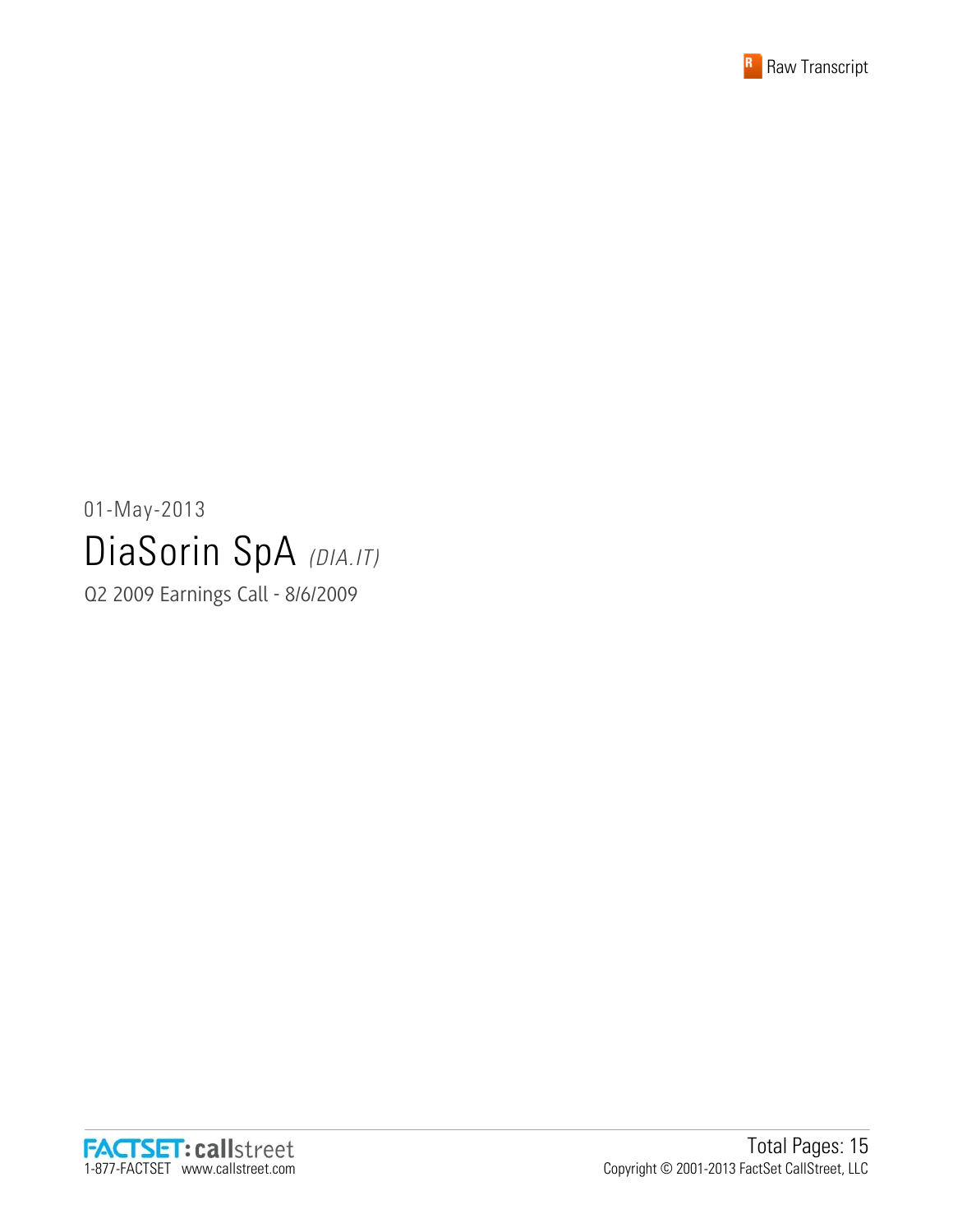#### MANAGEMENT DISCUSSION SECTION

**Operator**: Good afternoon. This is the Chorus Call conference operator. Welcome and thank you for joining the Diasorin's First Half 2009 Results Conference Call. As a reminder, all participants are in listen-only mode. After the presentation, there will be an opportunity to ask questions. [Operator Instructions]

......................................................................................................................................................................................................................................................

At this time, I would like to turn the conference over to Dr. Carlo Rosa, CEO of Diasorin. Please go ahead, sir.

#### Carlo Rosa

Thank you and good morning or good afternoon and welcome to the Diasorin conference call. As usual, I will make a brief comment on second quarter results and first half and then we'll turn to Mr. Senaldi who's going to take you through the results in more details.

First, I would like to say that this has been another great quarter for the company. We have a very strong growth in terms of revenues and profitability. There has been an acceleration of revenue growth which have peaked at 33% in quarter two. And we're now at 26% over last year when it comes to the first six months.

When it comes to different geographies, let's comment first on North America. North America sales continues to grow strongly driven by Vitamin D demand which is continuing to grow as you see if you follow the result of some of the major labs in the U.S.

We continue to enjoy a very strong position in the market and as explained in the last conference call, we're now moving from the tender lab into the hospital lab, speeding up the LIAISON placement in the U.S. I think it's also relevant to notice that the Biotrin business in the U.S. is growing very steadily in the U.S., 11% contribution on the earnings on U.S. sales.

And by the same token, in the infectious disease panel, on the LIAISON which was approved by the FDA over the last two years, is showing some very promising growth. The growth in first half of 2009 is 40% over its sales of the same product here last year. Excluding LIAISON placement in the last [indiscernible] (02:47) labs, 20% of the [indiscernible] (02:50) LIAISON placement in the U.S. today are carrying a mixed menu of infectious disease and Vitamin D.

We go to registration of four new products in the U.S. these are mainly products in the area of endocrine and these are FDA [indiscernible] (03:11), meaning that it was not necessary to file a clinical study to support these products, but again, they fall under this category of FDA exempt.

In terms to the rest of the world, if we talk about Europe, in Europe we have certain geographies where the business is growing very strongly, mainly in France, which has grown 30% over the last year; Nordic which is growing over 50% over last year into more consolidated countries, like Germany and Italy, we still have some strong growth which is nearing 9% in these two countries, especially in Italy was [indiscernible] (03:59) that this quarter one which was mainly driven by the economical situation was at some sort, we saw different results in quarter two with a double-digit growth in the quarter vis-à-vis last year. So, we are confident that in our domestic market, we will achieve our targets for 2009.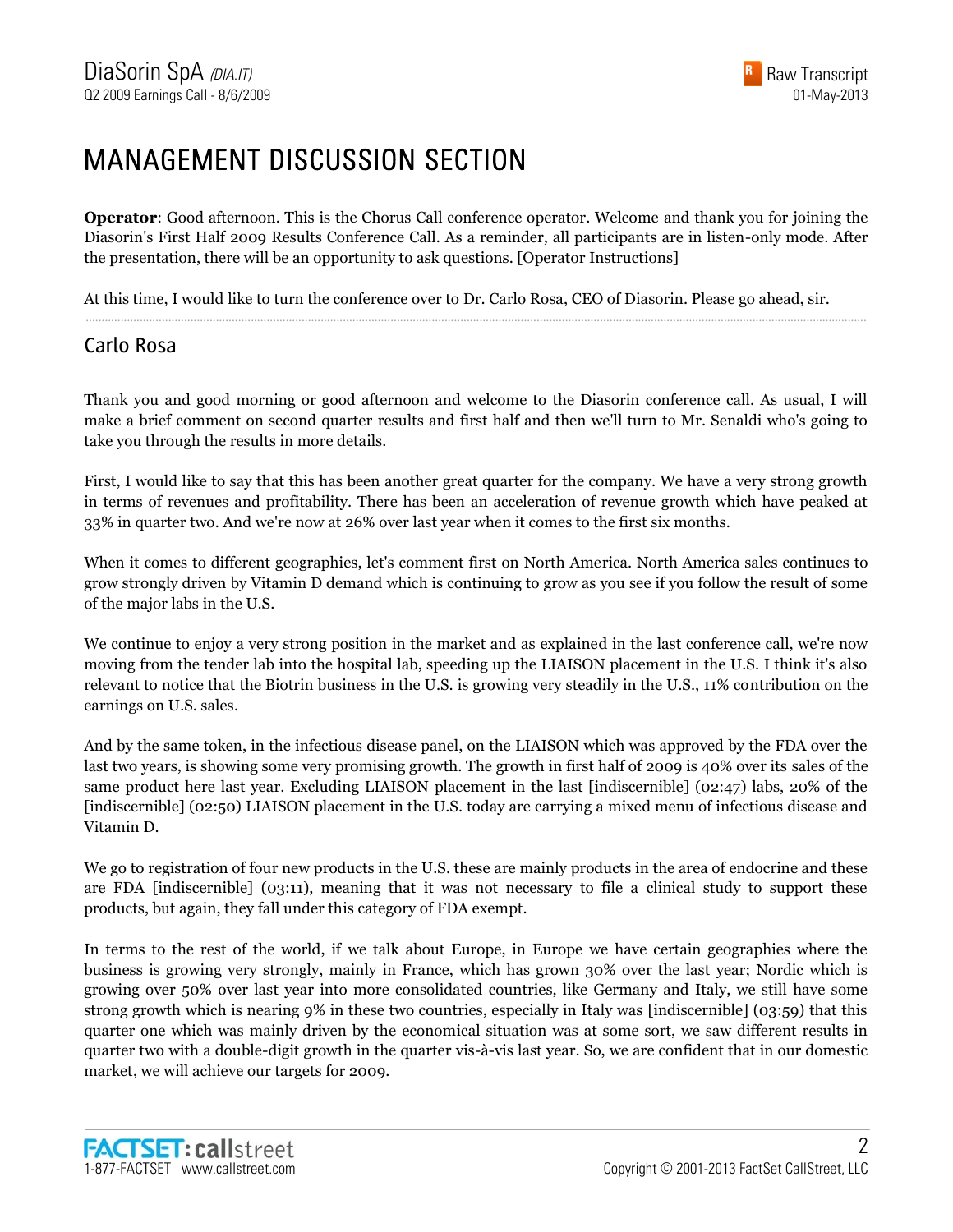

When it comes to geography, the sites, Europe, even with many investments last year to extend our distribution network is growing steadily at 70% compared to last year. We continue to enjoy a very strong position in the mainlands in the value market. China, which is a very strategic market is growing 23% over last year, showing that in those markets where DiaSorin decided to invest in the past years, we're now reaping the benefit of that [ph] invest (04:59).

The last comment on the product mix was around the Biotrin brand, is very successful for us and throughout the world. Sales of Biotrin product are up almost 6% vis-à-vis previous year.

In terms of the LIAISON installed base, generally a strong quarter, close to 140 systems installed worldwide. This is less than 30% on the installed is now going to the U.S. Again, always a strategy to book from the big center labs into their hospital labs where Vitamin D and it [indiscernible] (05:44) volumes is significant and can justify a LIAISON placement.

[indiscernible] (05:51) will comment about the LIAISON plants within the U.S. Again excluding places that we make in central labs, Cardinal Health has been contributing very strongly to the placement, 40% to 50% for LIAISON in the U.S. are going to Cardinal.

This result of the LIAISON technology in Vitamin D is clearly dragging all the other elements of the P&L in terms of profitability and operating margins. The gross margin is up 40.8% and the EBIT is up 65.2%.

Last but not least, when it comes to net earnings, the increase is more than proportional to the top line growth even excluding one-off fiscal events that is deriving from a goodwill step-up that Andrea will describe later on. Earnings in the first half grew 83% compared to last year's, that goes down to 65.9% excluding the one-off effects.

And I will turn to Andrea for the detailed comments with the financial and then we will give room for questions. Thank you. ......................................................................................................................................................................................................................................................

#### Andrea Senaldi

Thank you, Carlo. Good afternoon and good morning, ladies and gents. In the usual fashion, I will take you through the key indicators of the profit and loss for the quarter and for the first six months.

If you wish to turn on slide number 2, where the Q2 2009 versus Q2 2008 profit and losses are [indiscernible] (07:34), you will see that the net revenues in the quarter were  $\epsilon$ 79.5 million compared to almost – just less than €60 million last year. That represents growth rate of 33% at [indiscernible] (07:53) exchange rate. The effect of the exchange rates in the course is favorable to the group because – fundamentally because of the revaluation of the U.S. dollar versus the euro and it accounts for about 5 percentage points of growth.

Also, I have to point out that the change between second quarter of 2009 and second quarter of 2008 of the consolidation area due to the Biotrin acquisition which contributes to the growth for about 6 percentage points. So, on a like-for-like basis, however, you still see a growth which is above 20% versus previous year.

In terms of margin, the gross margin is up by more than 5 percentage points. I will come later into the details of what is driving the margin up so significantly. All in all, the gross profit of  $\epsilon_{56}$  million has a growth of 45% versus previous year.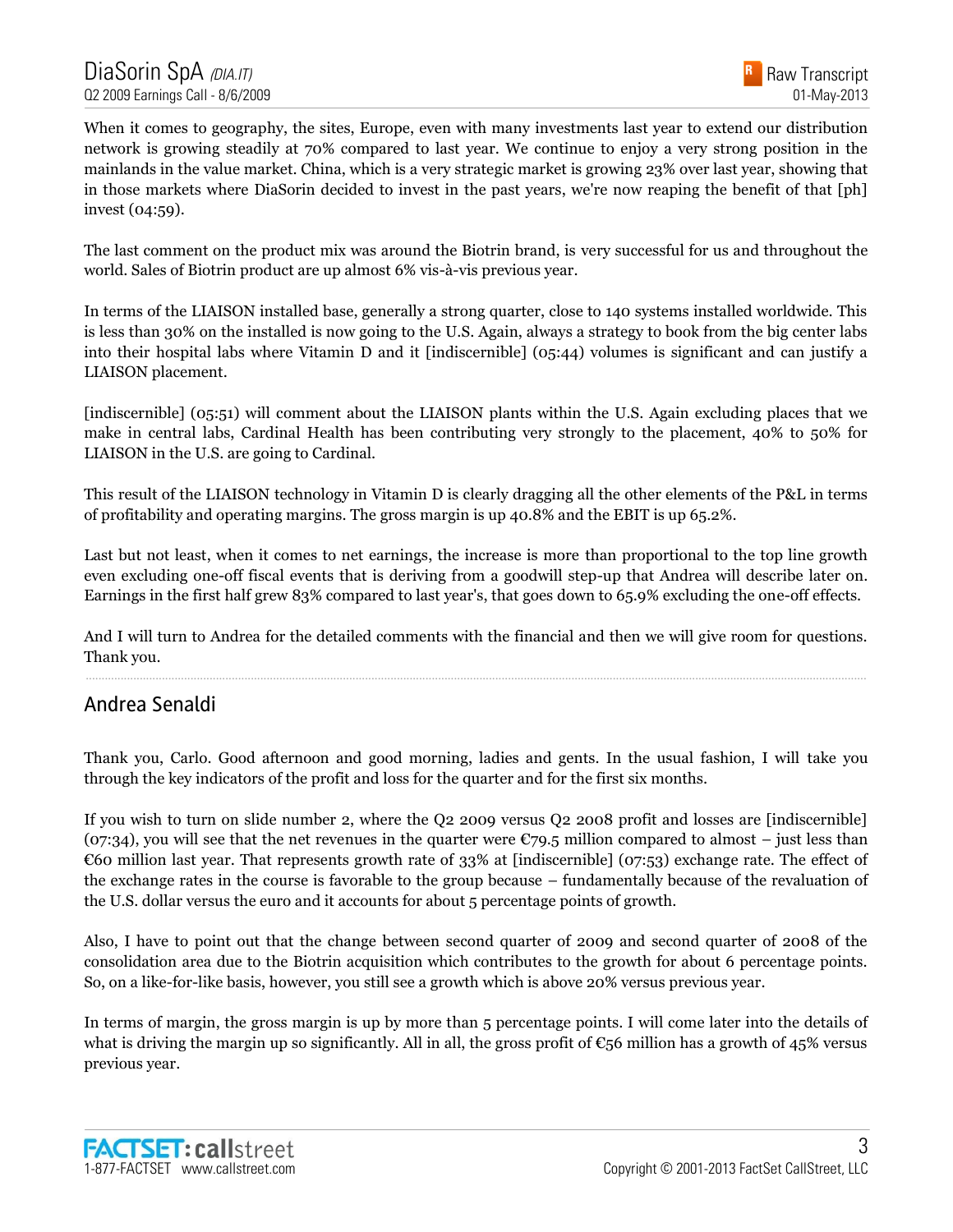Operational expenses continue to grow less than proportionally to the turnover which determines a reduction in the percentage of [ph] corporation (09:05) expenses to turnover by about a couple of percentage points. This results in a growth of the EBIT in the quarter, from  $\epsilon_{17}$  million last year to  $\epsilon_{29.5}$  million this year with the change in the EBIT margin from 28.4% to 37.1% and similar performance is related to the EBITDA which grew by almost 65% versus previous year with an improvement in the margin from 34.4% to 42.5%.

All in all, in terms of the cost of line, the net results have been for the quarter,  $\epsilon$ 24 million which compares to €10.1 million last year which represent an NPL growth versus previous year of 136%. Now, as Carlo has already explained I will come later into the details, this is strongly affected by a lower than marginal tax rate which I would comment later on.

I will move to the next slides on the half year results or the cumulative results of the first six months, with total net turnover of €150.9 million with a growth of almost 30% versus previous year. Again, the performance is affected both by a positive exchange rate effect and by the contribution of Biotrin in the first six month exchange account for about 4 percentage points of growth. And Biotrin, as I said, already [indiscernible] (10:41) the quarter for about 6.

In the first six months, the growth margin has improved by almost 6 percentage points, moving up from  $\epsilon$ 75 million last year in terms of growth profit to above  $\epsilon$ 100 million with an improvement increase of close to 41%.

Similarly to the quarter, operational expenses grew less than proportionate with turnover and with an incidence which went down by almost 2 percentage points. And as a consequence, the EBIT moved up by – the EBIT margin moved up by more than 7 percentage points and similarly, the EBITDA. So respectively, we closed with an EBIT of €54 million, i.e., 35.7% of turnover and EBITDA of €62 million, i.e., 41.2% of the turnover.

Net financial expenses in the first six months has not been affected by any kind of exchange rate fluctuations on the debt [ph] recurring (11:51) dollar. And net-net, the net result which is close for the first six months of  $\epsilon_{37}$ million represent a growth versus previous year of 83%. And we've seen this discounting the net effect of the exceptional tax rate, the growth would still remain 66% versus previous year.

Now, I will move quickly to the driver of the individual lines of the P&L as we move to slide number 4. We can [audio gap] (12:26) the main driver of the growth remains as we've seen in a number of quarters [indiscernible] (12:33). So the LIAISON sales grew versus previous year by 41% in the six months. And this has further shifted the weight of [indiscernible] (12:43) over the overall portfolio of Diasorin. The weight of LIAISON sales was 57% in the first six months of 2008 and it now moved up to 62% in the first six months of this year.

Carlo has already extensively commented on the performance by geography. I would only just mention the four areas where we divide our geographies. So Italy after a slow start at the beginning of the year is now going around 9% versus previous year. The rest of Europe continued to grow above 10% around 13%. The U.S., as we have seen, is growing on a like-for-like basis in terms of currencies around 63%, 86.8% as reported. And the rest of the world is growing 19% and to sum up this, 30% growth for the first six months 2009 versus 2008.

Let's turn now to the margin improvement, there are as we have seen in the previous quarter as well, there are numbers of factors which all contribute to drive up the gross margin and the other operational indicators like EBITDA and EBIT.

First of all, the continuing improvement in the mix between technologies, with the heavily increased in weight of generally, the measures of revenues which carry higher margin in our technology continues to improve the mix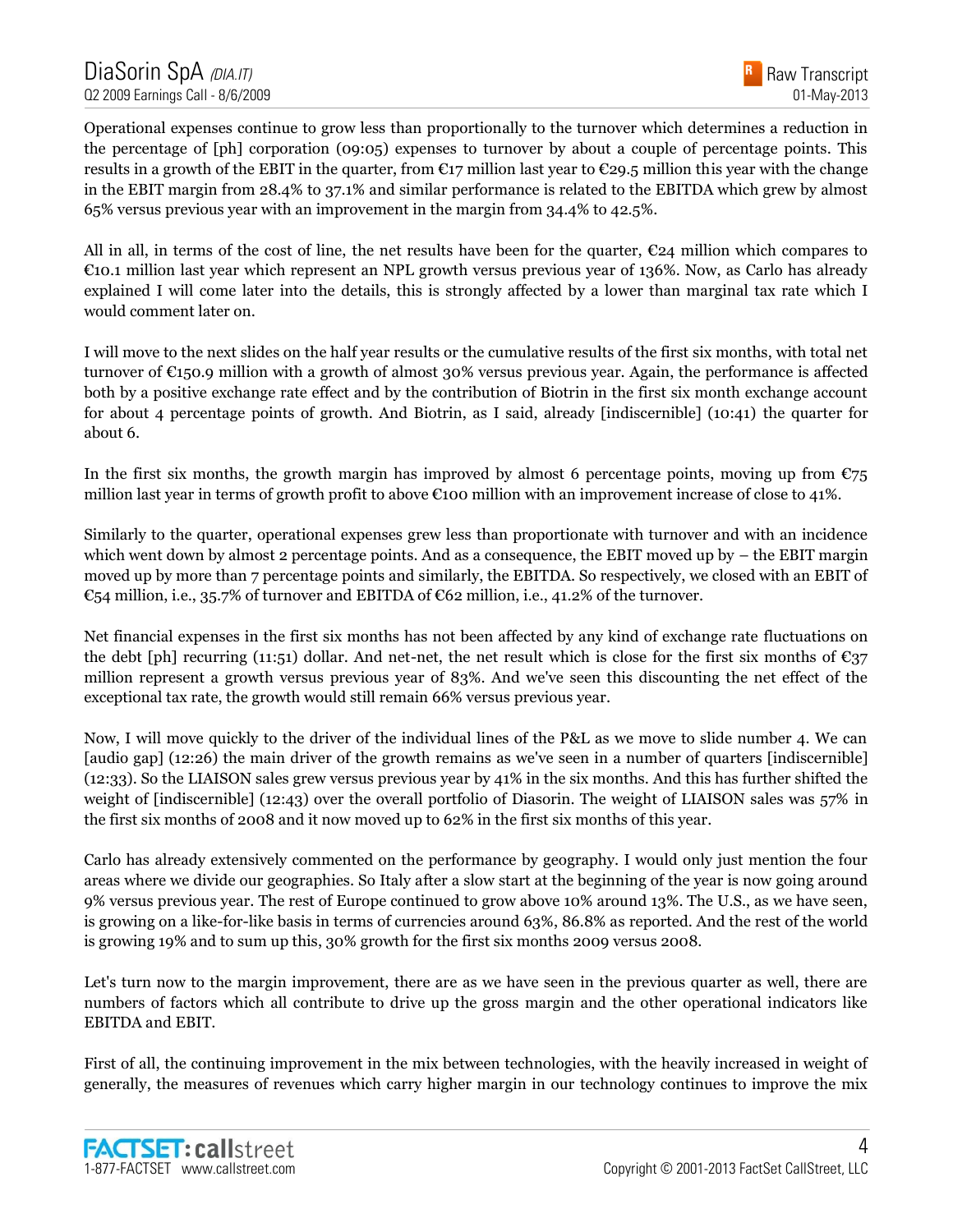and significantly enhance the buyback contribution of vitamin D sales which significantly increased their weight even within the mix of [indiscernible] (14:30).

On top of this, the leverage of the installed base by increasing the revenue per machine attributing into the depreciation of the sales. And the geographical expansion which allows us to claw back margins from distributors which in the first six months regards the opening of subsidiary [indiscernible] (15:00) and Canada is further helped its margin – enough but not [indiscernible] (15:07) I would mentioned that we think there is effect of this [indiscernible] (15:10) the U.S. dollar, which helps driving up the top line as well.

But if you add on top of this the leverage on the big construction from the operational expenses, you achieve the improvement of 7.5 percentage points at EBIT level.

And to the net result, increase, an improvement that we have commented before, let me just add a few details on the tax [ph] rebate (15:42) on the goodwill and effects as on the tax rates.

All in all, a newly-approved law in Italy is allowing companies to render the goodwill deductible for tax purposes, so even if it doesn't go and it's not amortized through the P&L even for [indiscernible] (16:05) purposes, there is an allowance to do it for fiscal purposes. So in the month of June, we have saved tax levies on the goodwill with [indiscernible] (16:17) of  $\epsilon_3$ .6 million and at the same time, we have recognized this P&L  $\epsilon_7$ .1 million of tax assets to P&L in the balance sheet.

The net-net effect of these two items is what [indiscernible] (16:32) in the tax rate so low for the first six months. And since it's not taking place, the tax rate would have been aligned with the use of 36% that the company has recorded.

If we come to the balance sheet, the cash flow, and the net financial position on slide 7, the net capital employed at the end of June for the company for the group is  $\epsilon$ 200 million which compares with  $\epsilon$ 174 million at the end of 2008. The capital employed is financed through €184 million in equity and the remaining part of €16 million in the net debt.

The cash in hand at the end of the period is  $\mathfrak{C}26$  million. I have pointed out that the net debt and the cash position is recorded after a dividend payment in June this year of €6.6 million with the payment of the corporate factors and the tax, the adjusted tax for the goodwill step-up which is a [ph] suspension (17:42) of  $\mathfrak{C}_3$ .6 million and the acquisition for about  $\epsilon_{3.5}$  million which happened in quarter one of the distribution rights for [indiscernible]  $(17:53)$ .

The operational expense grew in 2008. The operational cash flow for the six months after dividend is  $\epsilon_{25.9}$ million, before  $\epsilon$ 14.9 million of CapEx. This was  $\epsilon$ 14.4 million in the first part of last year before  $\epsilon$ 6.3 million of CapEx.

And last but not least, there is an indication of the next event where the company will be meeting with the financial community, we will be [indiscernible] (18:28) at the Goldman Sachs Medtech Conference in London on 2nd and 3rd of September. And in the late part of September, we will attend the UBS Life Sciences Conference in New York.

That's all for me. I will leave the floor now to the Q&A session. Thank you very much.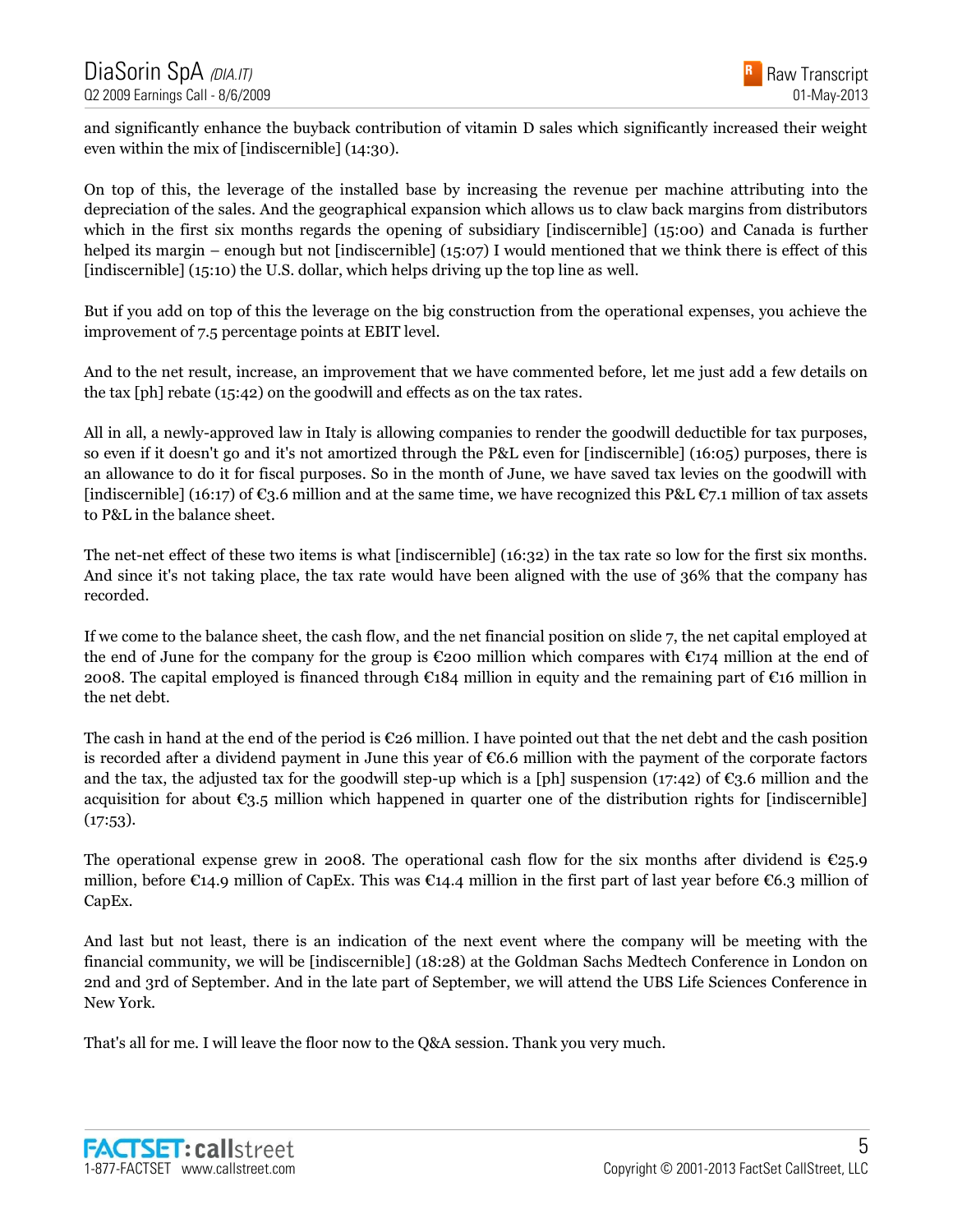$\overline{O}$ 

A

 $\overline{O}$ 

A

#### QUESTION AND ANSWER SECTION

**Operator**: Excuse me. This is the Chorus Call conference operator. We will now begin the question-and-answer session. [Operator Instructions] The first question is from Mr. [ph] Fitzhugh Peters (19:22) of Goldman Sachs. Please go ahead, sir.

......................................................................................................................................................................................................................................................

Good afternoon, gentlemen, [ph] Fitz Peters (19:28) from Goldman Sachs, here. First question, rather impressive margin improvement. Thank you very much for walking us through kind of the different parts of that. Any reason to expect [indiscernible] (19:42) diminishing in size in the second half?

......................................................................................................................................................................................................................................................

......................................................................................................................................................................................................................................................

Do you have any other question or that's it?

Oh, yes, sure, sure. I'll give you all of them. It looks like you faced round [indiscernible] (19:56) where I think it's right we didn't get the release until [indiscernible] (20:02). There's about 137 units in the second quarter. I'm wondering if the run rate is still around 100 or if you're expecting inflations to be higher than that now? And also, I'm wondering if you have any update on the launch of LIAISON XL? Thank you.

......................................................................................................................................................................................................................................................

I will take the second two questions and then we may comment on the margin. On the – when it comes to the LIAISON rate, you're right, we put 137 systems and I think that today, the difference between a company expectation and the reality in the first half is really matching the success in the U.S. of the strategy that is taking away – let me say, that is going after the business in the hospital market. And we've seen in Q1 and Q2 very strong demand in the U.S. for LIAISON and expect that to continue in quarter two and quarter – on quarter three and quarter four. So, I think that the guideline that we gave of 100 per quarter for the next two quarters should be raised close to 120 per quarter.

When it comes to LIAISON XL, we are on schedule, meaning that as I stated before, it was for the first time introduced to our customers a couple of months ago. Validation testing is ongoing and comes the next fall, we will start with what we call reliability testing in certain select key accounts.

Let me make again, although, the same statement I made before. We are now committing expectations on the LIAISON XL on the market, because of the current LIAISON success. And so we are extremely prudent when it comes to the methods, that – or the system availability that we deliver to our customers. And so, the day we do that, we will pretty much [indiscernible] (22:26) in the main geography the [ph] move (22:28) of the LIAISON. So we are [ph] reviewing that (22:32) very carefully. I keep saying you guys know more about the LIAISON XL than any of our customers. Now, if you want to comment on the margins improvement.

......................................................................................................................................................................................................................................................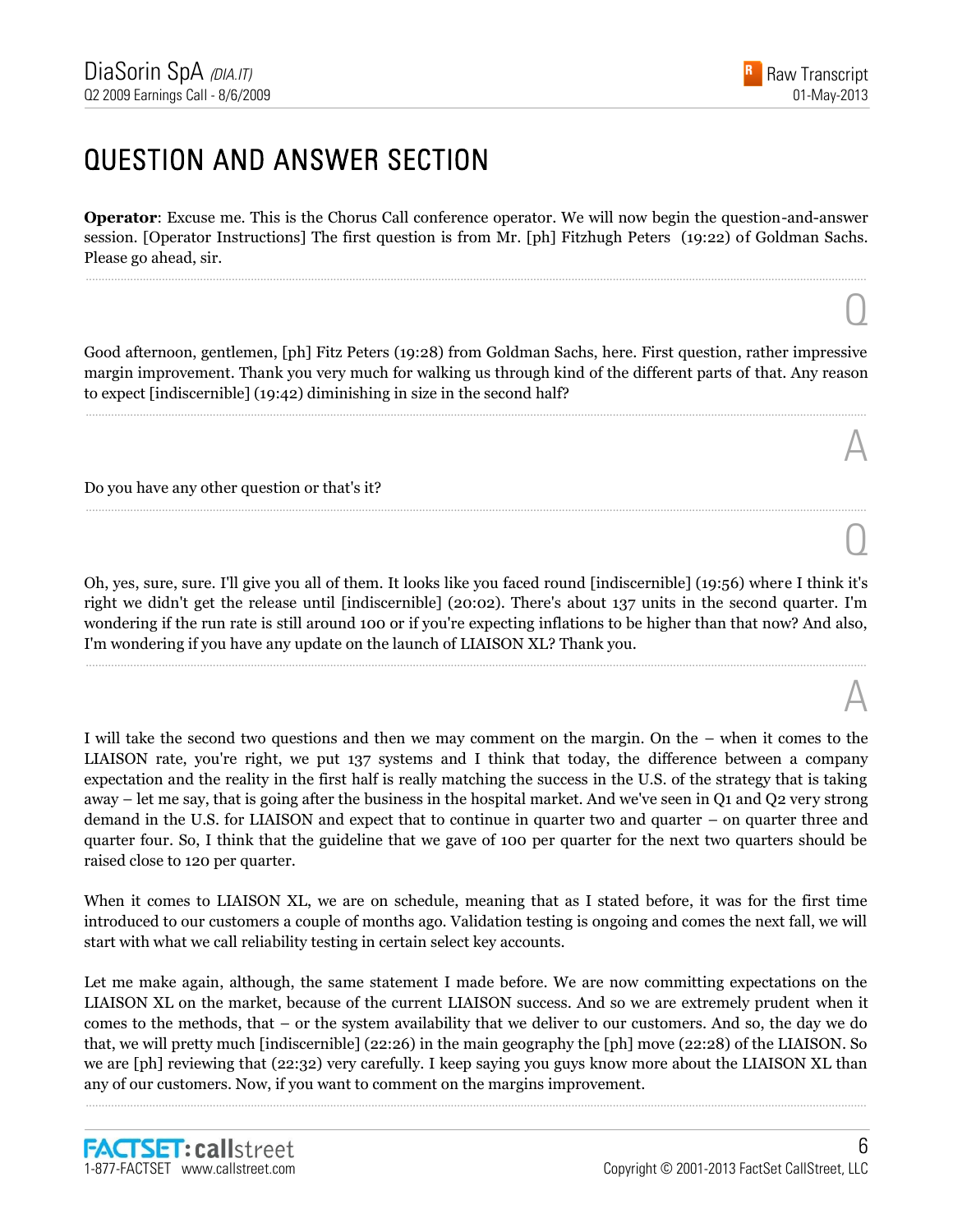$\overline{O}$ 

A

A

A

Okay. Clearly, out of the four components of margin improvement that I have mentioned, there is one which is the impact of the effects that we cannot forget. So, if you discount the effect of the exchange rates of the dollar vis-àvis the euro and the other major currencies of the group, of which the second one clearly, is the reais, and all the other components of the margin improvement are not of an exceptional nature. They are clearly structured. So, I believe we will continue to see the same performance in terms of margin percentages in the second half of the year that we have seen a weakness in the first six months.

Clearly, the improvement versus previous year, we will have reduced as all the components have chipped in in the second half of 2008 as well. ......................................................................................................................................................................................................................................................

......................................................................................................................................................................................................................................................

......................................................................................................................................................................................................................................................

......................................................................................................................................................................................................................................................

Okay. Thank you very much.

#### Thank you.

**Operator**: Next question, Mr. Martin Wales from UBS. Please go ahead, sir.

# Martin Wales  $\bigcirc$

Good afternoon and congratulations on another great quarter. Could I start by just getting a clarification on previous question in terms of the run rate principal placements? You said 120 per quarter. Is that the guidance for Q3 and Q4 or is that the guidance across the year?

......................................................................................................................................................................................................................................................

Martin, no. I think the question was we gave a guidance of the useful guidance of 100 per quarter. And seeing the results for Q1 and Q2, we would like to increase the guidance from 100 to 120 for quarter three and quarter four. ......................................................................................................................................................................................................................................................

......................................................................................................................................................................................................................................................

# Martin Wales  $\bigcirc$

So that means you will do about 500 units this year?

I think that considering the [indiscernible] (24:53) our math still works, yes, I think so, [indiscernible] (24:56). ......................................................................................................................................................................................................................................................

# Martin Wales  $\bigcirc$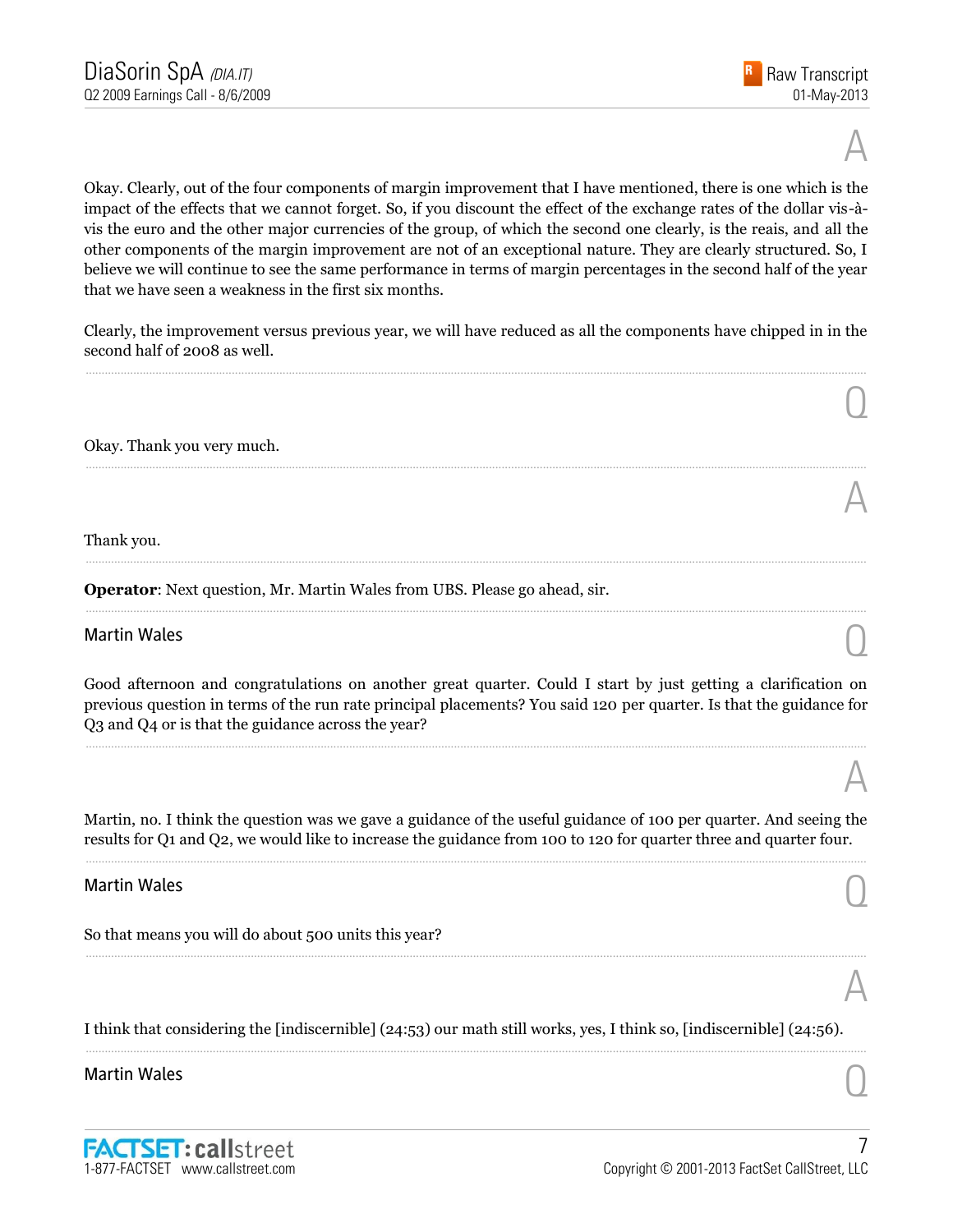Raw Transcript 01-May-2013

Well, so that means that you already talked about, I know you don't make formal guidance, what does that mean to your thoughts for sort of underlying growth for 2009 and the indeed, looking at those machines [indiscernible]  $(25:12)$  in 2010 and beyond as well? That's a general [ph] point  $(25:18)$  for that.

......................................................................................................................................................................................................................................................

# Carlo Rosa  $\mathbb A$

I think that we see that the quarter one – sorry, for the first half results, we expect revenues to exceed the  $\epsilon$ 300 million for year-end. So, we believe that the results in the first half of the year would be repeated in the second half even if traditionally August and December are weak months for certain geographies.

......................................................................................................................................................................................................................................................

# Martin Wales  $\bigcirc$

Okay. And what does that mean for 2010 and beyond given this [indiscernible] (25:55) and huge income with consumable contracts? ......................................................................................................................................................................................................................................................

# Carlo Rosa  $\mathbb A$

Well, Martin, as you know, we are you're very prudent and cautious people. So at this stage, I do not feel comfortable giving guidelines for 2010, although I think that if you – as you learn about our business, the installed base, as you get through the year, it's going to give you some contribution for the following year. So we expect that there's 500 systems that hopefully we'll install in 2009. We'll then fully contribute to the 2010 and therefore, I would say 2010, we look optimistic about 2010.

......................................................................................................................................................................................................................................................

# Martin Wales  $\bigcirc$

Okay. And back to the pipeline and the new test and [indiscernible] (27:01) in terms of [ph] cash paid out (27:02) second half of this year and maybe beyond as far as you can in terms of [indiscernible] (27:06)? ......................................................................................................................................................................................................................................................

# Carlo Rosa  $\mathbb A$

I think that there are two sets that are still to come and that's the [indiscernible] (27:19) virus of the LIASON. As I said it before, the [indiscernible] (27:23) virus business, even in the LIFO format is very growing steadily in all geographies and especially in the U.S. market. So, the availability of the LIAISON on – the [indiscernible] (27:40) LIASON, it would be very important to us to continue to establish our presence in specialty infectious disease.

I think that there is another product which we'll probably see life in Q1 of next year in Europe which is 125- Hydroxyvitamin D. It is a product we have a market dominance with the RIA. It's a complimentary product to the current 25-Hydroxy available in the LIAISON. A great majority of our existing customers doing Vitamin D on the LIAISON would also run a 125. So it would clearly be a product that would consolidate our positioning in all those labs that are using 25-Hydroxyvitamin D.

......................................................................................................................................................................................................................................................

......................................................................................................................................................................................................................................................

# Martin Wales  $\bigcirc$

Okay.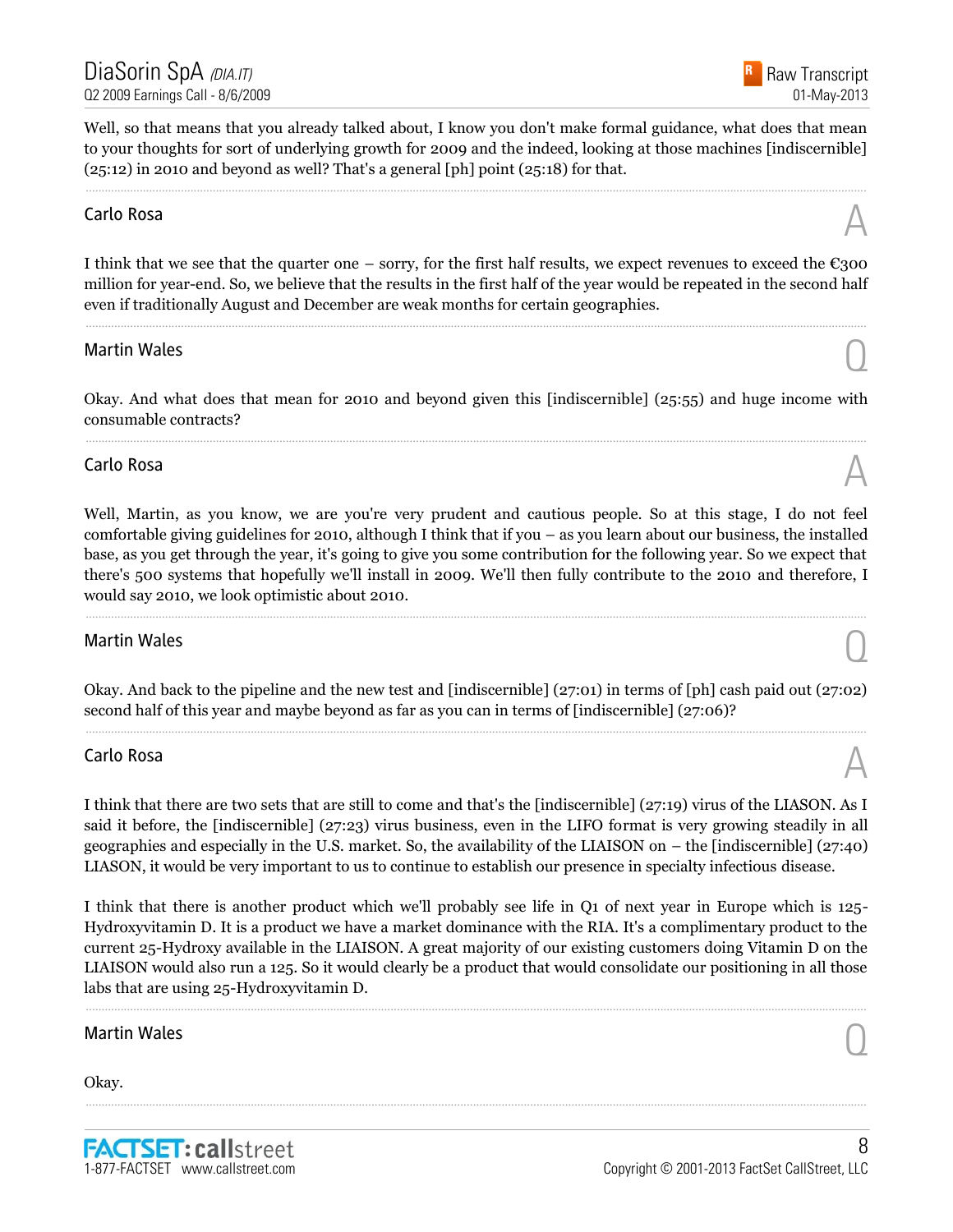A

When it comes to the XL, the plan is to bring onboard all the screening products for HIV and HPV and HVD. But that's a different story. And we see life in the second part of 2010. ......................................................................................................................................................................................................................................................

# Martin Wales  $\bigcirc$

Okay. One more, obviously you've made great success when you've expanded into new markets such as Brazil and China. What the scope is for direct distribution in new markets for  $[indiscernible] (29:11)$ ? ......................................................................................................................................................................................................................................................

I think there's – we have two [indiscernible] (29:17) forward. One is in China we are now moving direct in certain geographies. As we speak, we are still serving markets through distributors and we are going to convert our operations in China into a [ph] DRI (29:35) subsidiary starting from early next year. The Chinese market is continuously growing here rapidly and I think it's really relevant to be there. And [indiscernible] (29:48) is very successful and we have 120 LIAISONs already installed in the market and so, it's a plus on the fixed market.

And when it comes to far expanding geographies, I think as I stated Australia, we have very strong presence with specialty products today through our distributor is our next goal and we believe that by end of 2010, we will be direct in Australia.

......................................................................................................................................................................................................................................................

......................................................................................................................................................................................................................................................

......................................................................................................................................................................................................................................................

......................................................................................................................................................................................................................................................

# Martin Wales  $\bigcirc$

Okay, I'll let somebody else ask some questions. Thanks very much.

# Carlo Rosa  $\mathbb A$

Thank you. Thank you, Martin.

**Operator**: Question, Mr. Massimo Vecchio from Mediobanca. Please go ahead, sir.

# Massimo Vecchio Quanti all'estimato di un controllo di un controllo di un controllo di un controllo di un controllo di un controllo di un controllo di un controllo di un controllo di un controllo di un controllo di un cont

Good afternoon, sir. I saw complements which are I think obvious. Would you like to add some more color on infectious disease family in the U.S. and how it is ramping up? And my second question is one of my favorites, fixed revenues per box. I know we cannot enumerate by quarter but can you give also some color on how these are developing and how you expect it to develop in the future?

And then [indiscernible] (31:06) on the past month, I saw the HIV [indiscernible] (31:12), can you agree with the fact that the potential market for those test is roughly  $\epsilon$ 500 million? Thanks. ......................................................................................................................................................................................................................................................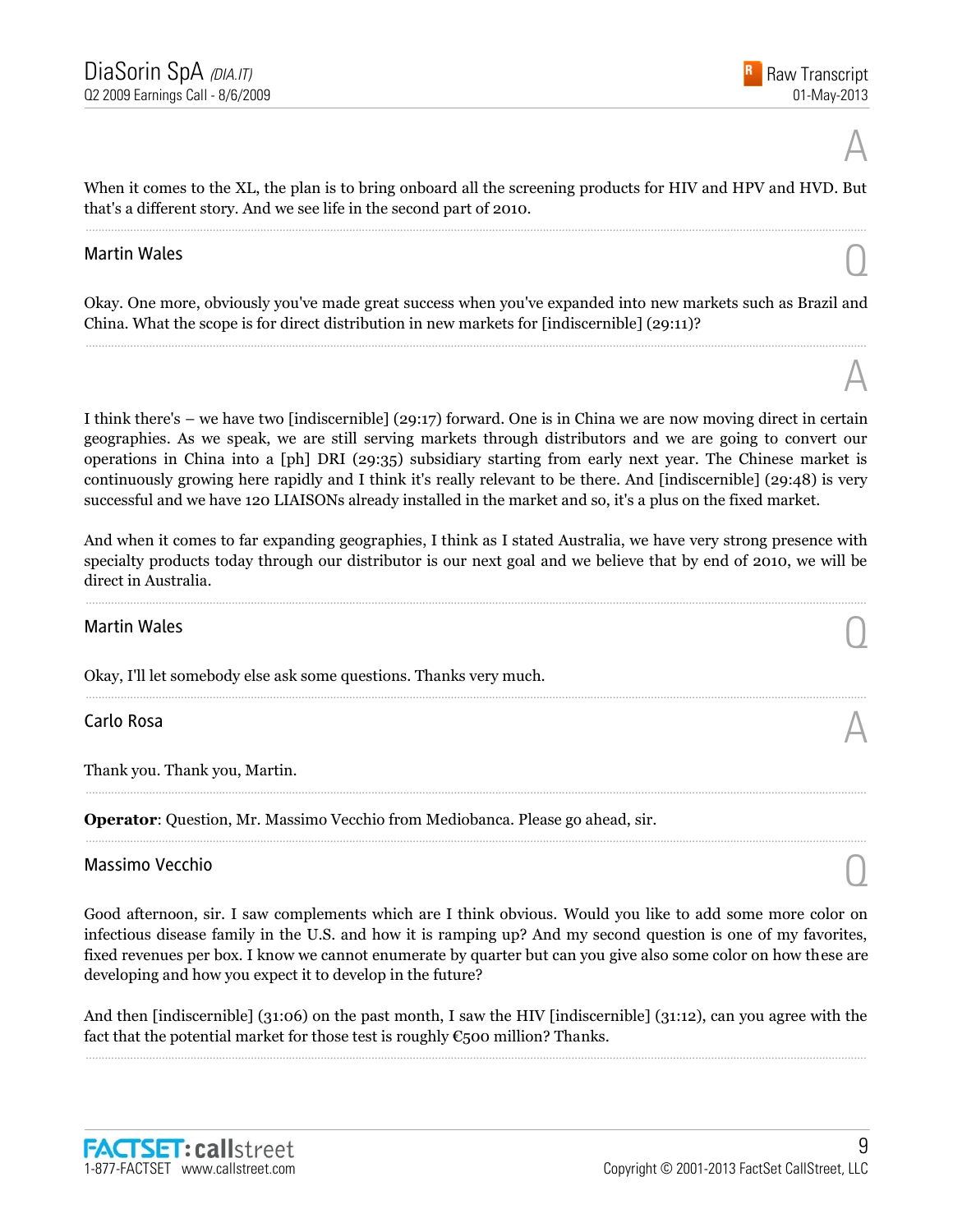# Carlo Rosa  $\mathbb A$

I will take one and three and then I will let your favorite question for Mr. Senaldi to address and, well, when it comes to infectious disease in the U.S., today, we have a running rate in the U.S. market which is over 5 million that considering where we started from and [indiscernible] (31:48) is significant improvements and it is really just starting because we have been [indiscernible] (32:00) LIAISON starting from the quarter one of this year. So, we consider this a great success. It proves the fact that when it comes to specialty products in the U.S. in infectious disease in the U.S. the market is very fragmented and we can access a consolidator of these specialty products.

When it comes to the market size for LIAISON for the HIV, HCV and HBV, I think that if you consider the worldwide market, you get very close to  $\mathfrak{C}1$  billion. Europe alone, Europe 5, so the first – the top five markets meaning the usual Germany, Italy, France and Spain and the UK alone is €450 million. So, today, if you look at the market share that Diasorin has in that – in this market is very, very limited. Whereas in the infectious disease market in Europe, for example, we are very close to a 25% market share. So, we really believe that there is a very strong potential in that segment to grow significantly and generate incremental sales with the use of the same platform.

......................................................................................................................................................................................................................................................

......................................................................................................................................................................................................................................................

......................................................................................................................................................................................................................................................

And now back to your [ph] previous (33:25) question, Andrea would take care of it.

# Andrea Senaldi  $\mathbb A$

Yes. Dr. Vecchio, good afternoon.

Massimo Vecchio Quando de Santo Constituito de Santo Constituito de Santo Constituito de Santo Constituito de S<br>O constituito de Santo Constituito de Santo Constituito de Santo Constituito de Santo Constituito de Santo Con

Good afternoon.

Andrea Senaldi  $\mathbb A$ 

In terms of revenue per machine, if you think say, in the first six months, we had sold more 90 million on the LIAISON platform [indiscernible] (33:42). And if you annualize drug sales over the average of the installed base, you'll come to a revenue per machine which is €70,000. I remind you that last year was about 61. Now as I usually do, I warn not to take the quarterly number of the ancillary number on an annualized basis. This number is, as you can imagine, SKU by significant number of placement in the U.S. which had higher revenues per bulk than the rest and particularly by the Vitamin D booking.

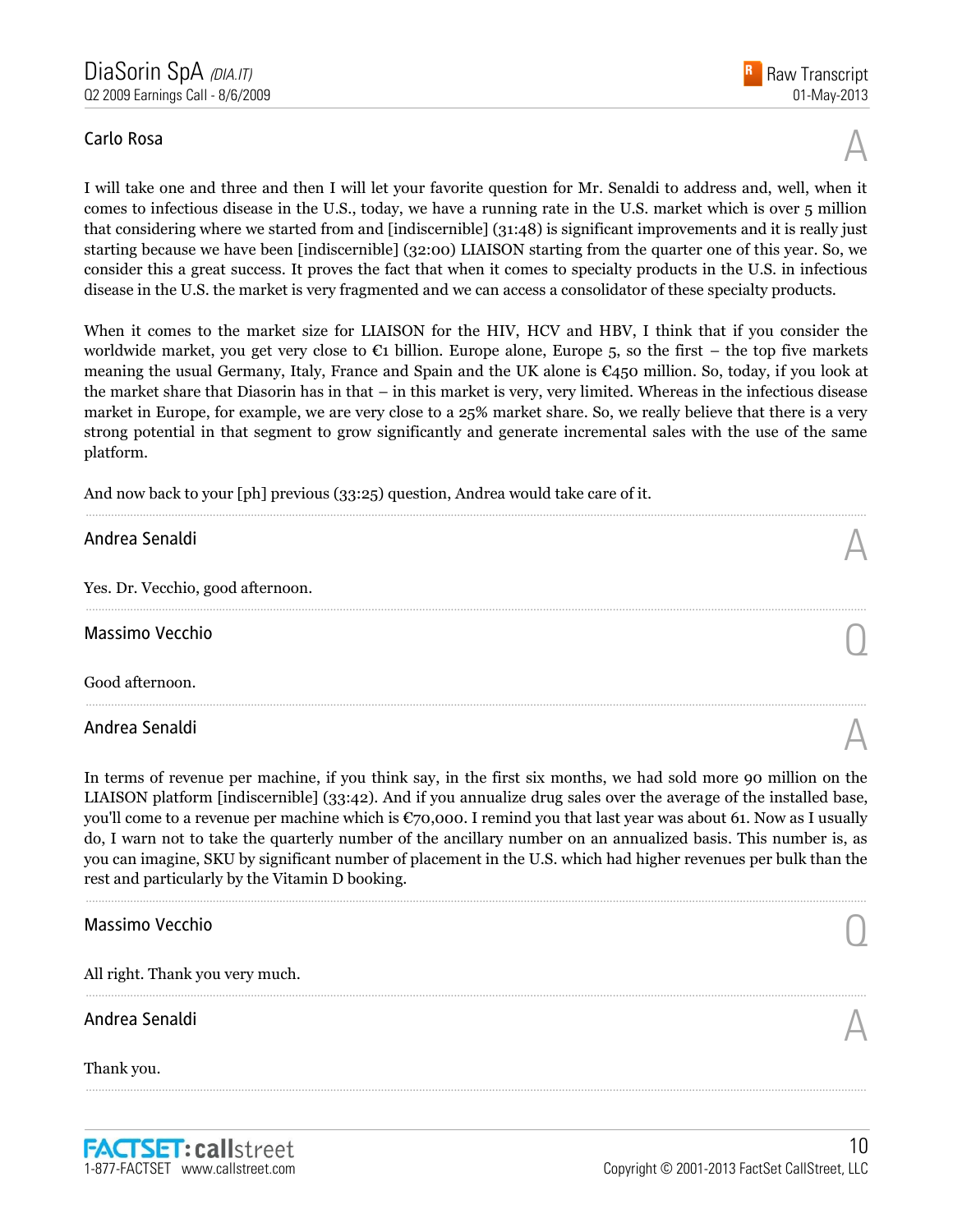#### **Operator**: The next question is from Frazer Hall from Berenberg. Please go ahead.

# Frazer Hall  $\bigcirc$

Yes, hello, it's Frazer Hall from Berenberg. Just a question, trying to get some sort of clarity on your growth in Vitamin D testing, Quest Diagnostics have some issues with its test early this year. I'm just trying to get a sense of where do you think demand that you – across the first half and is that where real demand reflecting real growth from same market? Or to what extent there may have been additional growth from the issues faced by one or more of your competitors in the Vitamin D testing market?

......................................................................................................................................................................................................................................................

......................................................................................................................................................................................................................................................

# Carlo Rosa  $\mathbb A$

I will give a very pragmatic answer. I don't think we got a single test out for Quest for a very simple reason. As you know, when it comes to patient in the U.S., the patient himself is not dictating or the physician is not dictating where the testing goes. Testing goes where the insurance is extending the doctor to send the [indiscernible]  $(35:47)$ .

So I think that when it comes to Quest, Quest will retain on testings. I think those – when it comes to the mass spec technology which is the technology used by Quest, that has a [indiscernible] (36:05) has created some questions which we were asked publicly into [indiscernible] (36:17) about standardization of our Vitamin D testing.

And due to the fact that our assay is considered the reference standard for Vitamin D and considering the ease of use of our technology compared to mass spec, lots of hospitals that we are evaluating which technology we should bring in house elected to go to the LIAISON. So the real benefit that we saw from the debacle was not that we took away business from Quest, but we had a better way in selling the LIAISON versus the mass spec to the hospital basis. And we see that result from very strong growth in install base in the U.S.

......................................................................................................................................................................................................................................................

......................................................................................................................................................................................................................................................

Frazer Hall  $\bigcirc$ 

Okay. Thank you.

# Carlo Rosa  $\mathbb A$

In terms of the quotation of the market, I think that if you followed what Quest and Labcorp have reported, the market – the demand of Vitamin D testing continues to grow very strongly in the U.S. And the market penetration of Vitamin D testing, meaning the number of sales performed on the total U.S. population, it is still half of what it is. And today in other geographies like Australia, like some Northern European countries are like [ph] cigarettes. (37:43) So, I believe [ph] some side (37:47) that the Vitamin D demand will continue to grow. By the same token, I believe there is a strong need [audio gap] (37:55) when it comes to decision on Vitamin D testing and whichever is – it is especially in terms of what being sufficiency – or sufficiency means.

......................................................................................................................................................................................................................................................

Okay. Thanks very much.



 $\overline{O}$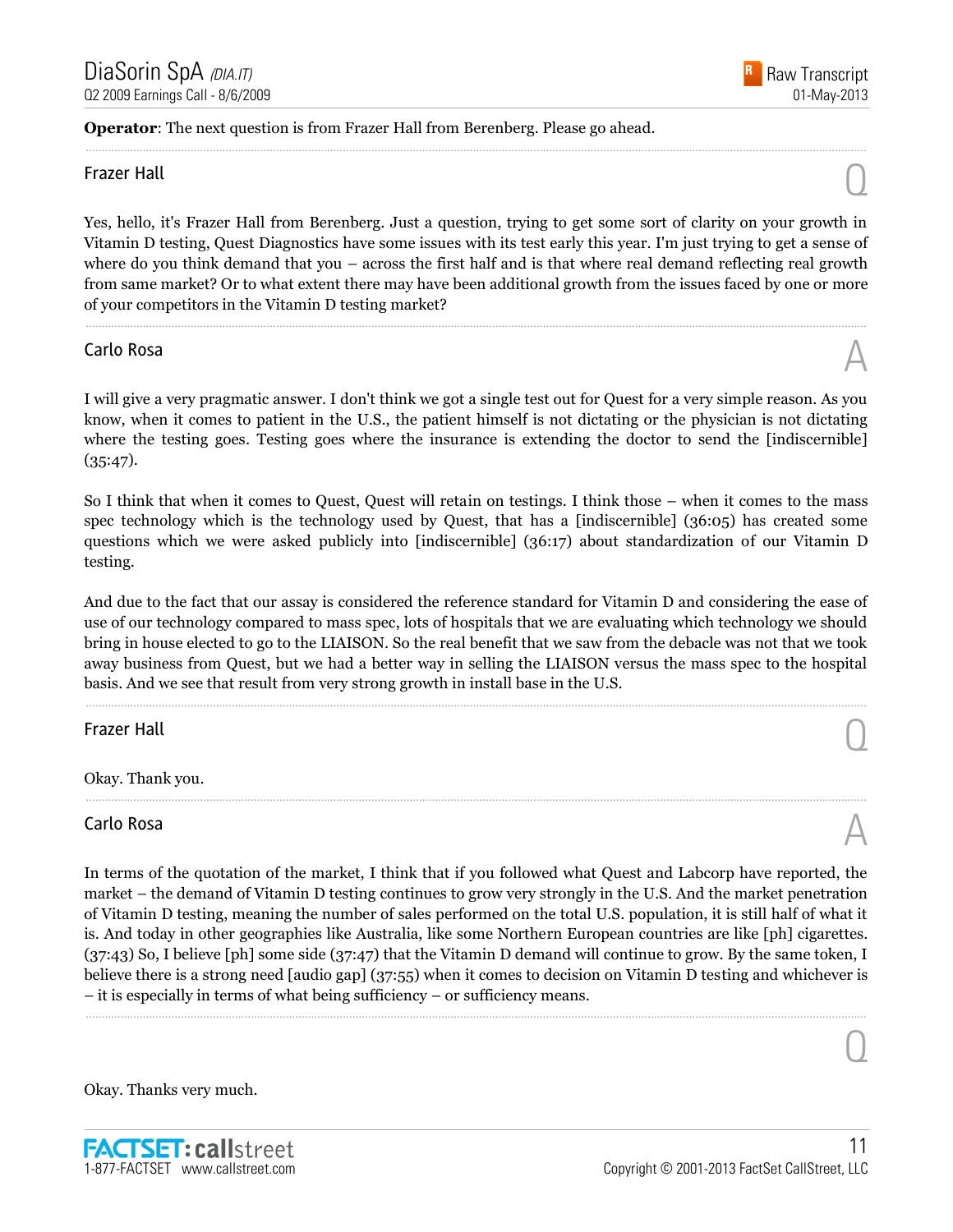$\overline{O}$ 

A

 $\overline{O}$ 

 $\overline{O}$ 

#### You're welcome.

#### **Operator**: Next question Mr. [ph] John Woods (38:13) from Merrill Lynch. Go ahead, sir.

Thanks. This is [ph] Brian Cluddard (38:18) actually in for John this morning. Can you give us – could you recap the mix of LIAISON instruments that went to hospital labs in the U.S. in the period? ......................................................................................................................................................................................................................................................

......................................................................................................................................................................................................................................................

......................................................................................................................................................................................................................................................

We can. I consider that honestly as a cultivation information. Although, when it – just to give you an indication on the percentage, if you take new LIAISON installed in the first half of the year, 25% went – of the installed base went to the big labs. Big labs, meaning labs like LabCorp or ARUP, all those big labs that are using our technology and that was to face volume increase. 75% of the LIAISON, of the new different installation were done in hospitals.

......................................................................................................................................................................................................................................................

......................................................................................................................................................................................................................................................

......................................................................................................................................................................................................................................................

......................................................................................................................................................................................................................................................

Thanks. Could you give us the interest expense and interest income for the period?

Andrea Senaldi  $\mathbb A$ 

I can't revenue adaptation [indiscernible] (39:37)?

Maybe perhaps an update on tax and operating cash flow guidance.

# Andrea Senaldi  $\mathbb A$

Okay. Of the total first six months of interest is  $\epsilon_{1,2}$  million and this is interest rates on the debt that we carry plus the commission we saved for the same operation. We have [indiscernible] (40:08) interest on the pension fund for about €400,000 and interest income for about another €400,000.

In terms of CapEx, you have seen a higher than normal CapEx which is written by a couple of things. The – as far as intangibles are concerned, this is an event which is limited to the first half of the year and accounts for about €3.5 million out of the €5.6 [audio gap] (40:42) CapEx and whereas the higher expenditure on instrument is placed to two things.

First of all, the fact that we are increasing or have increased the rate of placement in the first six months and, secondly, the fact that following the strategy on geographical expansion, we now place more instruments directly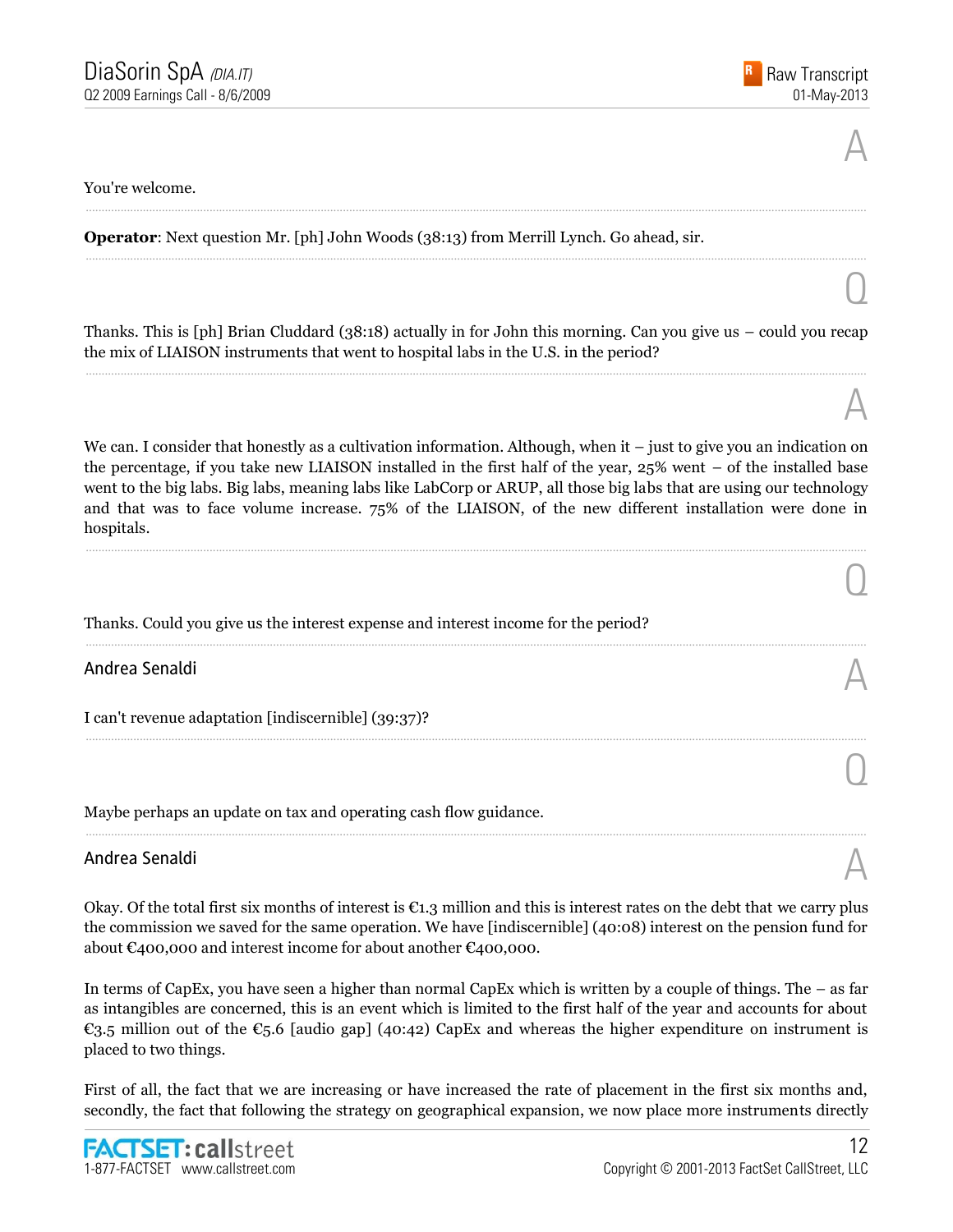

 $\overline{O}$ 

either relevant through our distributors. So, out of the normal rate of expenditure which is all in all around  $\epsilon$ 16 million, I would probably see this year, expenditure for the full year higher than above  $\mathfrak{C}$ 30 million. ......................................................................................................................................................................................................................................................

......................................................................................................................................................................................................................................................

......................................................................................................................................................................................................................................................

That's great. Thank you.

**Operator**: We have a follow-up question from Martin Wales from UBS. Go ahead, sir.

# Martin Wales  $\bigcirc$

Hello? Just a little more on Vitamin D. Can you give us some update on the competitive situation more generally in the U.S. [indiscernible] (41:45) are you seeing any new competitors emerge potentially in that market.

Secondly, in the UK, first of all some coverage of our small UK company offering relatively a low throughput Vitamin D tests, could you maybe talk a little bit about them and whether they'll really compete with you or not? ......................................................................................................................................................................................................................................................

# Carlo Rosa  $\mathbb A$

Okay. When it comes to U.S. competitors, as I stated before, Martin, we have a very strong competitor which is LC mass spec today. So is it true that the other diagnostic companies are not there, but by the same token, we are sharing Vitamin D testing with a home-grown methodology which is expensive and requires a lot of attention by the user. But still, customers elect to use LC mass spec as well.

And this is just to diffuse the concept that in the U.S. today, we are not challenged. We are heavily challenged by mass spec. And notwithstanding that, we are really enjoying lots of success in this market. When it comes to [ph] ADS (42:57), [ph] ADS (42:58), I think, is a relatively small company with [indiscernible] (43:03) which they have this new system which, by the way, is not new. It's been there for many years as our technology developed by [indiscernible] (43:16) company.

And I do see IBS as a threat and I think yes, is really looking into different segments which are much smaller account. And they do not have an impressive menu to compete with DiaSorin. So, to be honest with you, I'm much more concern when it comes to Mustek and also I'm more concern about the Division on Education rather than the threat that [ph] IBS (43:57) can pose to us.

......................................................................................................................................................................................................................................................

......................................................................................................................................................................................................................................................

......................................................................................................................................................................................................................................................

# Martin Wales  $\bigcirc$

Okay. Thank you.

**Operator**: We have another follow-up question from [indiscernible] (44:06) Merrill Lynch. Please go ahead.

Thanks, just two more questions on the tax rate, should we assume this lower rate for the back half of the year and – would that be a run rate to consider going forward?

 $\overline{0}$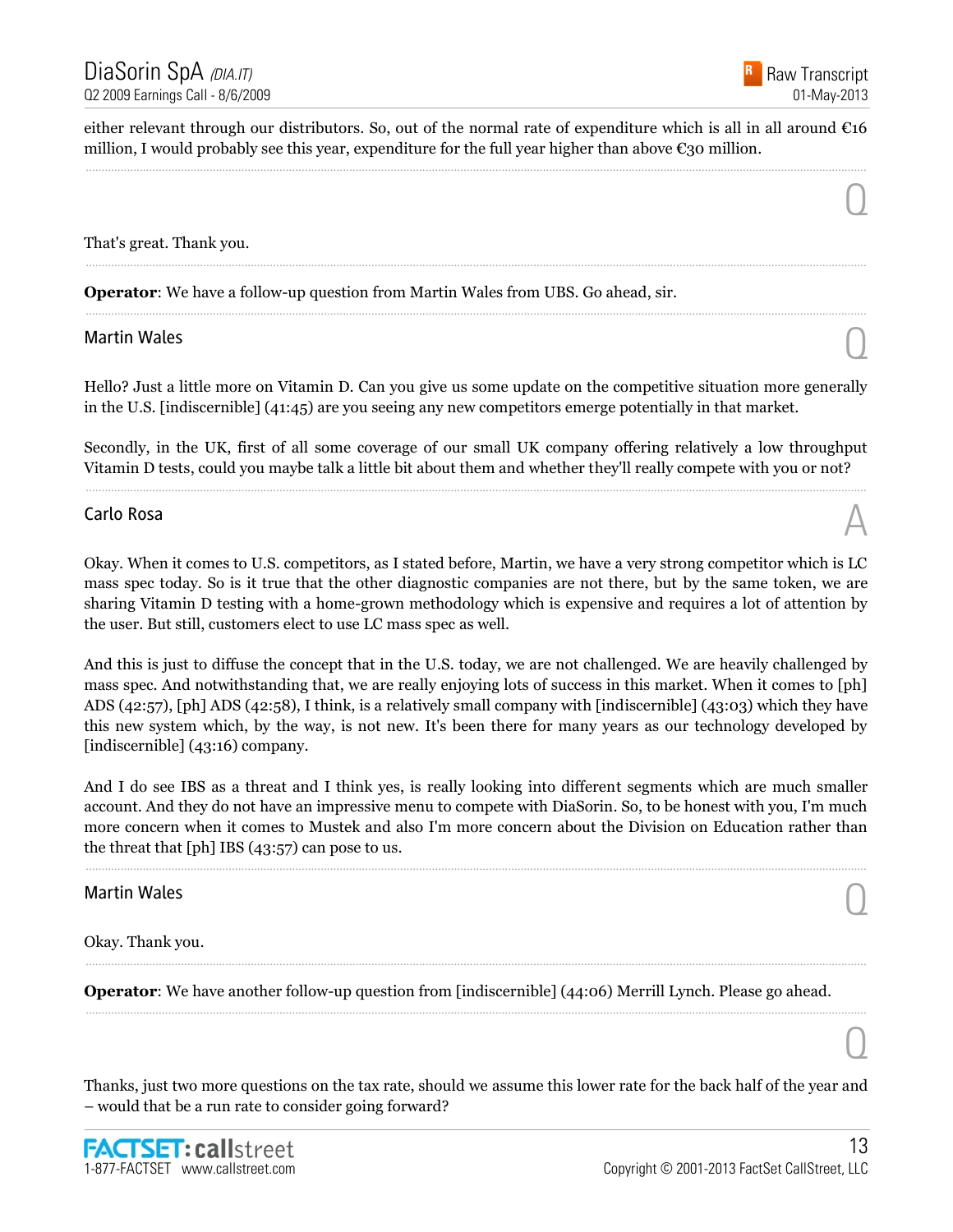$\overline{O}$ 

A

 $\overline{0}$ 

No. the run rate you have – as I said, this is absolutely a one-off of the second quarter. And for the remaining part of the year, you should – you shall see that the tax rate going back to where it was previously. So we're talking about 35% to 36%, more like – closer to 36%.

......................................................................................................................................................................................................................................................

Okay. And then lastly, would you care to comment on the M&A environment. Do you see any opportunities to add any additional contents – menu content in 2009 particularly given your stronger cash balance? ......................................................................................................................................................................................................................................................

I think it's very difficult to make a comment that makes some sense here. Yes, so we clearly have cash and we need to put this cash to work and yes, we are constantly looking at opportunities and also [indiscernible] (45:17) more content to our platform. Yes, it would make sense for us to direct our attention towards some of the infectious disease products and HIV and hepatitis C products where we intend to enter the market with the LIAISON XL.

All said and done, I don't think we have anything to report if not the fact that we are very careful buyers as we have shown in the past when we acquired foreign companies. ......................................................................................................................................................................................................................................................

......................................................................................................................................................................................................................................................

......................................................................................................................................................................................................................................................

......................................................................................................................................................................................................................................................

......................................................................................................................................................................................................................................................

Thank you.

**Operator**: [Operator Instructions] Gentlemen, there are no more questions at this time.

#### Carlo Rosa

Okay, Thank you.

#### Andrea Senaldi

Thank you everybody.

Carlo Rosa

Grazie arrivederchi.

**Operator**: Ladies and gentlemen, thank you for joining. The conference is now over. You may disconnect to your telephones. Good-bye.

......................................................................................................................................................................................................................................................